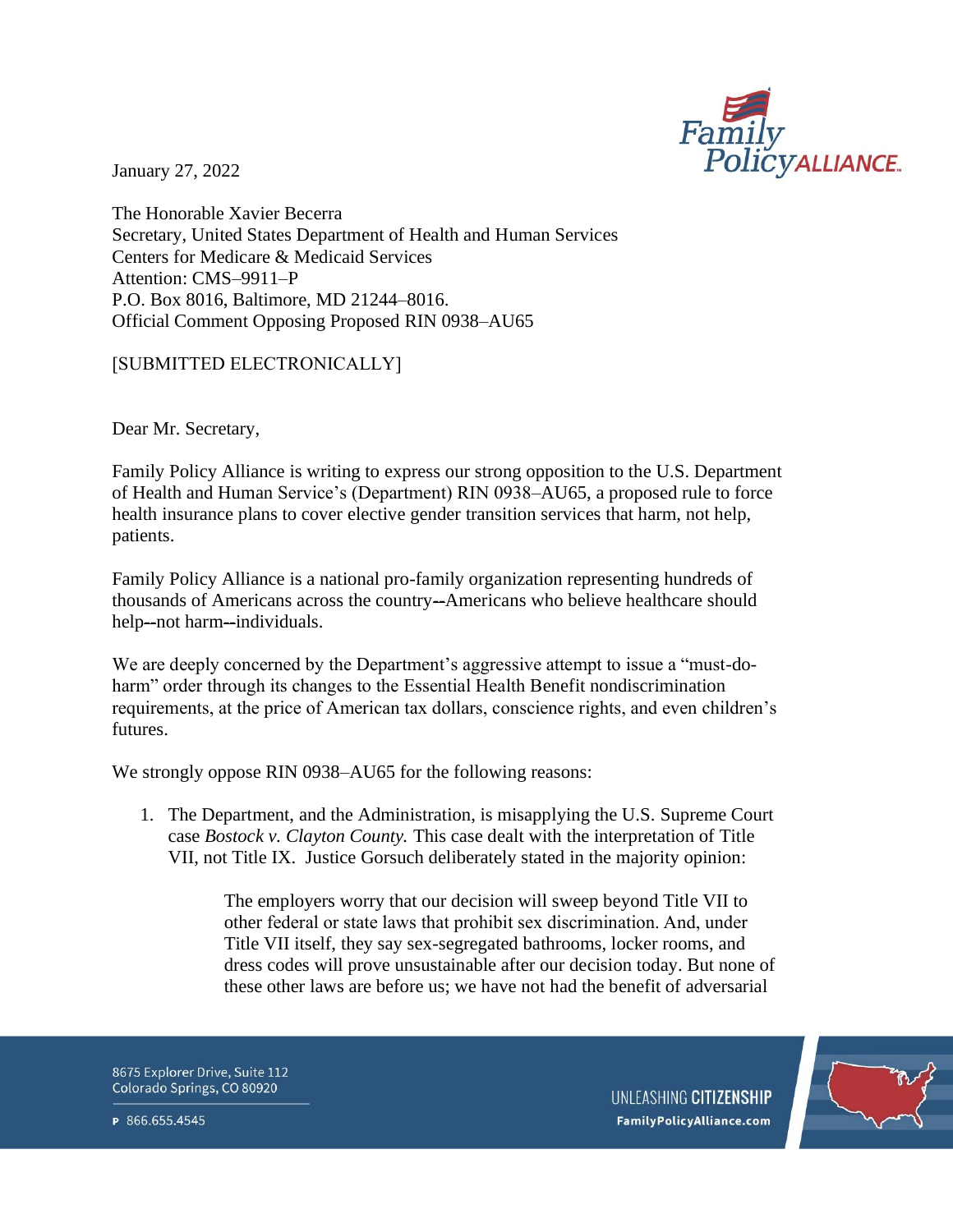testing about the meaning of their terms, and we do not prejudge any such question today. *Under Title VII, too, we do not purport to address bathrooms, locker rooms, or anything else of the kind.* [31] (Emphasis added). $<sup>1</sup>$ </sup>

Clearly, the Court did not give the Department the authority to radically change nation-wide healthcare policy through Title VII. We urge the Department to adhere to statute rather than misapply this case.

2. The Department has not proven it will respect conscience rights in healthcare policy. Many employers, healthcare beneficiaries, and healthcare providers hold sincere religious, moral, and ethical objections to gender reassignment "treatments" that would alter an individual's body chemistry, change or amputate healthy body parts, or modify appearances with surgery. This rule forces those who object to these "treatments" to be complicit with their implementation especially through the coercive power of funding.

Furthermore, we are deeply concerned this Department would not defend any conscience rights of healthcare employers, beneficiaries, or providers. This precedent was set when the Department refused to defend the conscience rights of a nurse to not perform an abortion.<sup>2</sup> If this Department purposefully refuses to defend the conscience rights of a woman who was forced to perform a procedure to end the life of an innocent, unborn child, why should Americans believe the Department will defend other conscience rights?

3. With this rule, the Department has severely ignored the first duty of medicine: to do no harm. It is even more alarming to consider the effect the Department's proposal could have on children.

This Department's proposal is encouraging children and adults who are struggling to accept their biological sex to undergo experimental and off-label treatments to alter their body chemistry with puberty blockers and/or cross-sex hormones, change or amputate healthy body parts, and modify their appearance with surgery. Many of these treatments are irreparable and will cause sterility.

Children are not capable of making such life-altering decisions. That is why we do not allow children to purchase firearms, consume alcohol or use tobacco.

8675 Explorer Drive, Suite 112 Colorado Springs, CO 80920